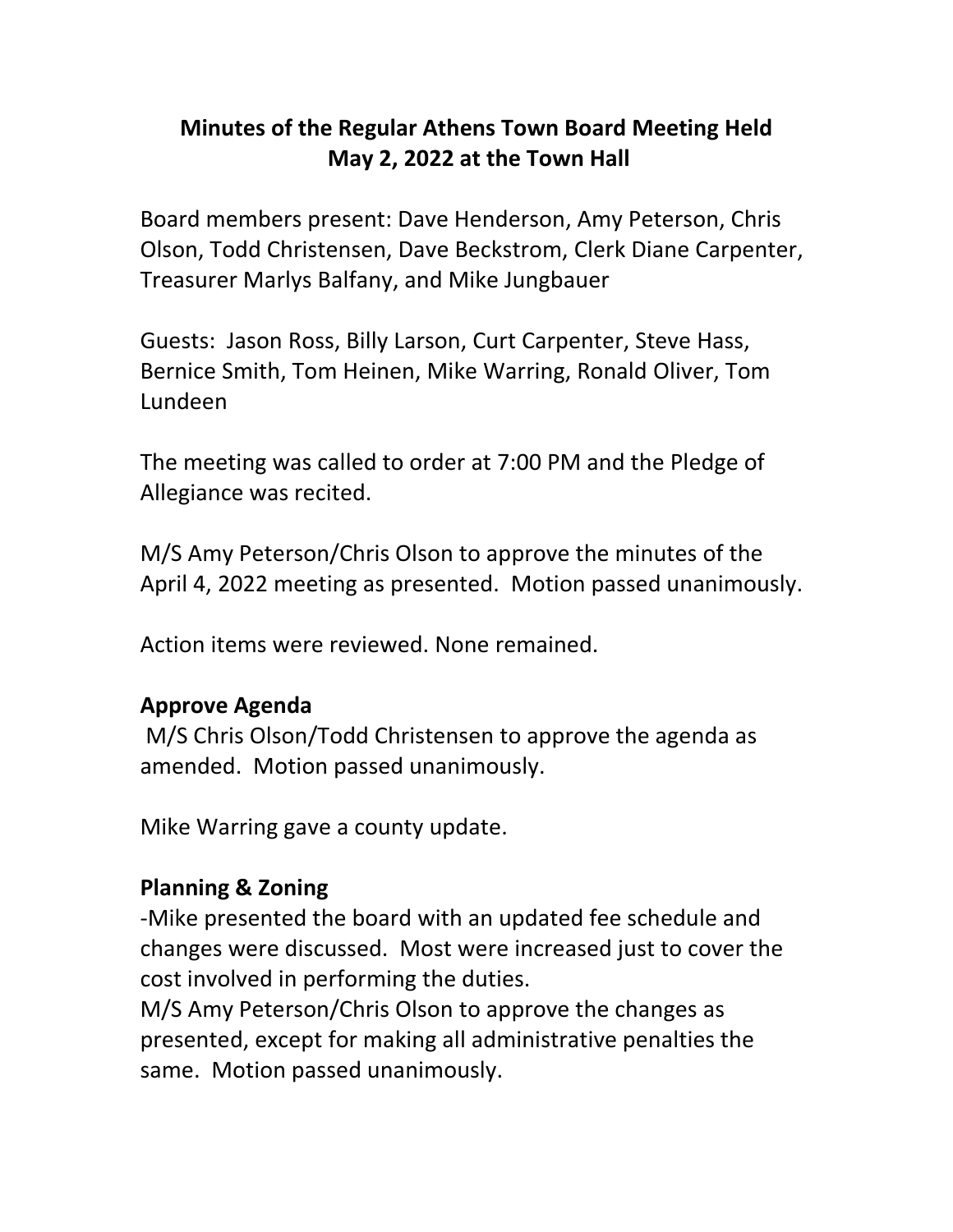-Ethan Runyon was issued a zoning violation letter. He was issued a warning last year.

-Mike will check with Beaudry regarding a diesel tank for the township.

-A discussion was held about rezoning. It was decided that for now we should fix the existing zoning issues that we have.

-Final approval has been issued from the DNR for the new ordinances.

-A discussion was held about the copier. Mike presented several pricing options.

M/S Todd Christensen/Dave Beckstrom to approve up to 7000.00 for Mike to purchase a new copier. Motion passed unanimously.

# **Roads**

-Grading is going well

-M/S Chris Olson/Amy Peterson to approve up to 12,000.00 for gravel. Motion passed unanimously.

-The price for chloride this year has increased to 1.05 from .98 last year.

-Road restrictions have been extended for two weeks.

-Tree trimming is done.

-The road review was discussed.

M/S Chris Olson/Dave Beckstrom to close the Road Review meeting at 8:10 PM on 5/2/2022. Motion passed unanimously.

# **Fire**

-Amy gave current statistics on runs for Athens township. The number of runs for the first quarter is up 19.5 % from last year for the fire district.

### **Parks**

-The balance in the park fund is 70,093.01.

-The date for the annual picnic is September 10, 2022.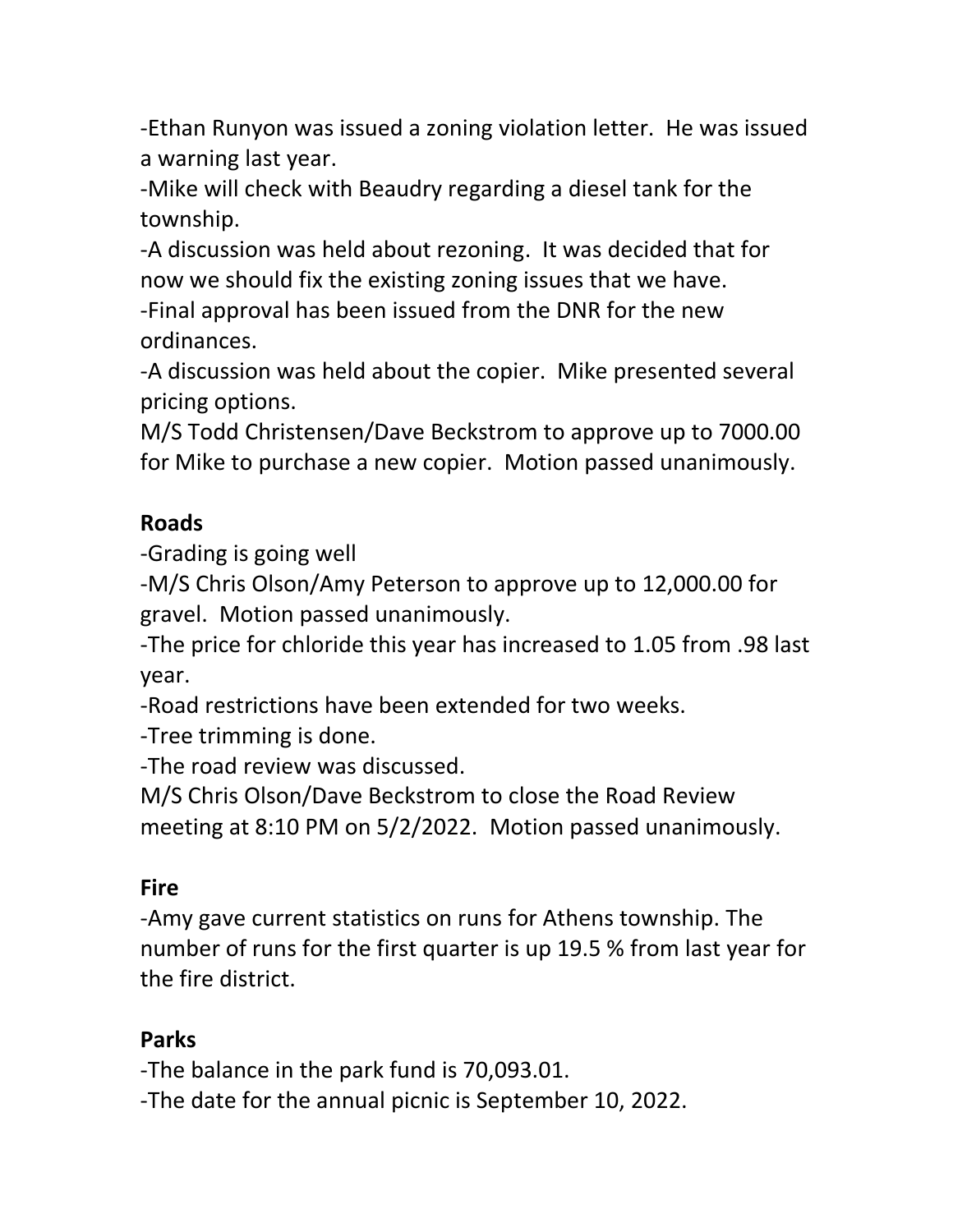-The sign at the park does not contain any current emergency numbers.

### **Clerk's Report**

- Diane presented a list of election judges for 2022. M/S Amy Peterson/Chris Olson to approve election judges for 2022. Motion passed unanimously.

-The auditor's office was contacted about ballots for November. -M/S Dave Beckstrom/Chris Olson to approve Resolution to spend ARPA funds on Lost Revenue Replacement Category. Motion passed unanimously.

-Election filing info has been posted at the town hall.

Todd attended and Isanti County Township Officers' meeting. There was a discussion on Broadband. Mike will contact a resident, Mark Blood, that does broadband installation.

Everything is set for cleanup day.

A discussion was held regarding fences in the township that are in the right of way. Some are this way because the location of the road has altered over the years.

M/S Todd Christensen/Dave Beckstrom to move the fence on 27430 Polk St NE as this is a new fence. Motion passed 4 to 1 with Chris Olson opposed.

-A discussion was held about the fence on Chris' property. The highline wires are in line with the fence. The fence issue will be sent to P&Z to recommend policy to be set.

### **Treasurer's Report**

M/S Chris Olson/Amy Peterson to approve the Treasurer's Report, Claims List for Approval, and Net Pay Account Distribution Report